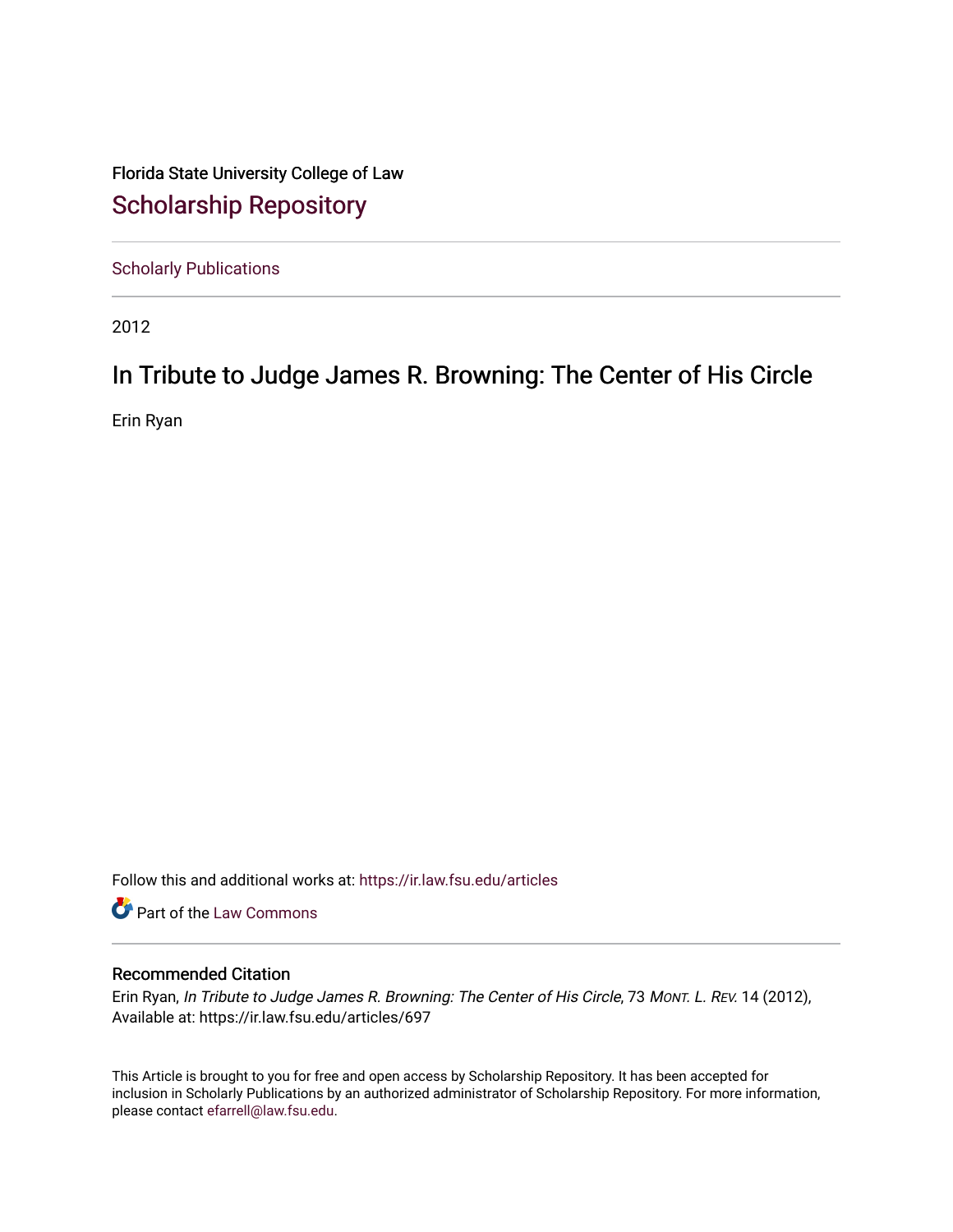## **IN TRIBUTE TO JUDGE JAMES R. BROWNING: THE CENTER OF HIS CIRCLE**

73 Montana L. Rev. 14 (2012)

*--Professor Erin Ryan Northwestern School of Law Lewis & Clark College* 

I began clerking for Judge Browning in 2001, just as he began his transition from active to senior status after more than forty years on the bench. I had just graduated from Harvard Law School, which I had attended after brief careers as a musician and then a forest ranger near Yosemite National Park. Judge Browning and I shared a love of wilderness and open spaces that somehow bridged his Montana upbringing with mine in New York. Today I am a tenured law professor and at the moment, a Fulbright Scholar in China, studying environmental governance in a system so different from the one in which he first immersed me. To recount the story of his influence since then, there are too many points to begin.

I could share what I learned from him about the art (and artifice) of holding a society together by the rule of law, a lesson especially powerful now that I am living in a society that isn't.

I could recall the simple delights that he took in life, like his ritual mischief of eating a single peanut before reaching the supermarket cash register across from the Pasadena courthouse. He would enjoy the peanut in the aisles but save the empty shell for the cashier, which he politely presented with an impish grin. Then he would insist on jaywalking back to court across the wide boulevard, darting through unsympathetic traffic, even into his 80s.

I could talk about the red ink that drowned every draft opinion I ever wrote for him, carving my overblown prose into the elegant brevity that is his hallmark. "If you are really attached a particular turn of phrase," he would tell me gravely, "it is a sign that you must discard it."

I could recount the memorable opinions that we worked on. There was the one preserving a modicum of tribal sovereignty despite centuries of the countervailing trend in Federal Indian Law, in which he deftly wielded precedent to both cut and shield, demonstrating the great common law tradition of pursuing justice within consistency. Or the one upholding sensible environmental regulations against an insensible but novel federalism challenge, resolving perplexing questions that kept me alone in chambers with federalism theory texts for unending days and nights (and which would later fuel my own research agenda toward an academic book that, now ten years later, has just been released). Or the case in which he found a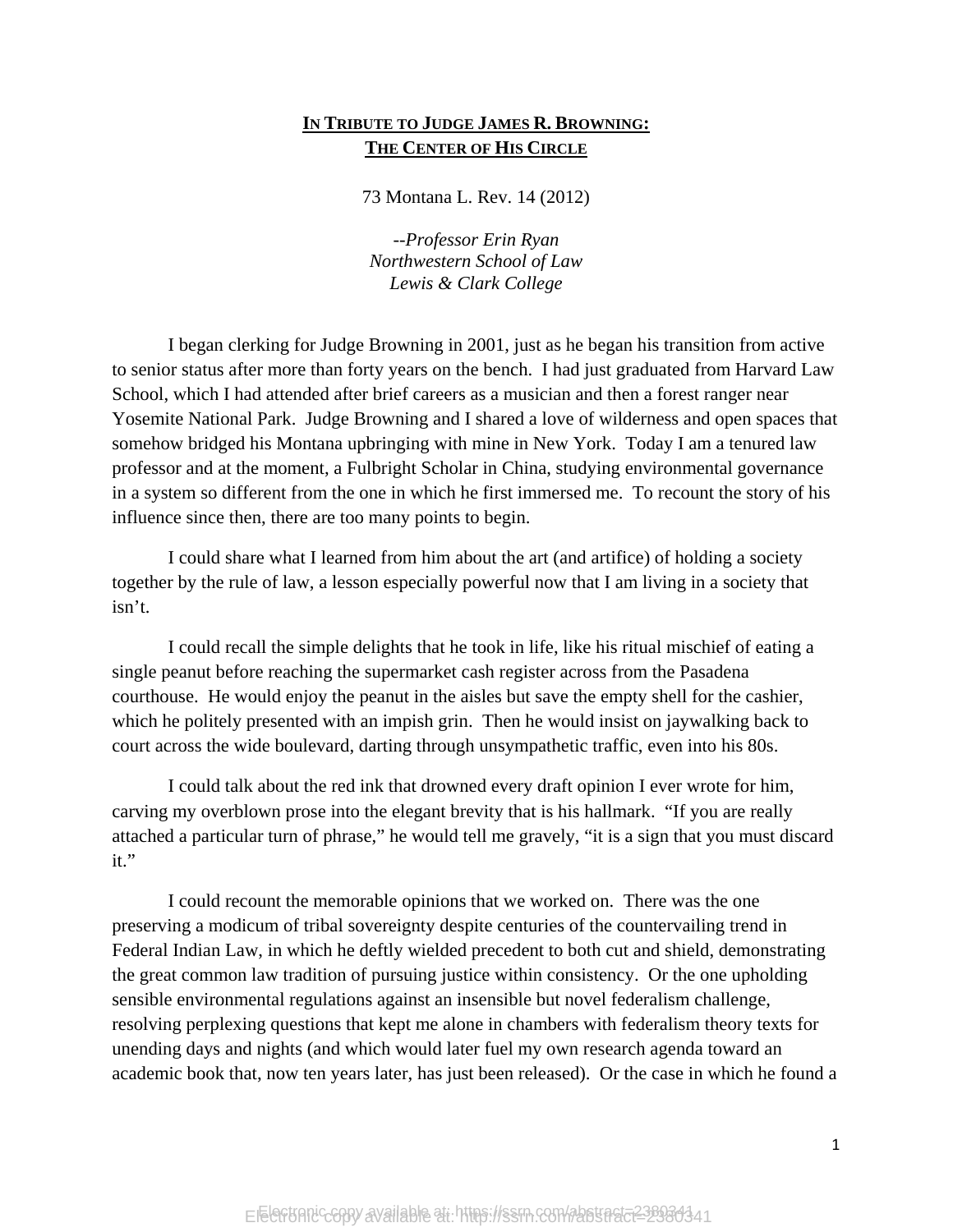remedy to assist the septuagenarian inmate at risk of losing nearly all his teeth to callous neglect by prison staff, even after I had resignedly concluded that there was none.

I could talk about the humble but practical choice to make his San Francisco office not in the hallowed Chief Judge's central chamber, but in the corner meeting room that was smaller but had better sun (such that generations of clerks would, as I did, crawl out of a law library carrel and into the grandest office we would doubtlessly ever inhabit). I could talk about the treasures and secrets that I found improbably hidden within the very walls of that office, where previous clerks had left them over the years—small notes and totems that would momentarily suspend me in the gossamer margin of present between the ghosts of JRB brethren past and spirits yet to come. It is fitting that the building now bears his name, as well as the spirit of collegiality, wisdom, and mercy that he infused into the conduct of justice within it.

But my favorite JRB tale has nothing to do with the Courthouse, or a case, or even the law. It is about the wisdom he shared when he graciously agreed to officiate at my wedding the following year. We were thrilled that he was willing, as he was already the grandfather I never had as an adult, the mentor I never had in law school, and the sage we all hope for in positions of authority. My fiancé regarded him with similar awe and adoration. We could think of no one better to shepherd us into this next, most important phase in our lives.

Judge Browning agreed to marry us, but first we would meet with him to discuss the project. Not of the wedding itself, of course, but the project of our marriage. By that time, he and Mrs. Browning had been married well over half a century, and he clearly had as much wisdom on this issue as anything legal. We met at the Mill Valley Train Station Cafe and dove into the sanctity of the matter over blueberry muffins and hot drinks. He wanted to know why we had chosen to marry, and what we expected of the institution. He needed to know that we were ready, and that we would approach our commitment with the requisite spirit of joy and resolve. This was important to him. He could not preside at a wedding that skewed more toward the flowers and photographs than the sacred bond at its heart. At the end of our meeting, apparently satisfied with our discussion, he gave my husband a wink and the most practical advice of all: "My secret to fifty years of bliss? She is always right!"

There were plenty of flowers and photographs at the wedding, which took place in a Sonoma County garden over Labor Day weekend, with happy friends and relatives gathering from our all corners of the country. It made no difference to Judge Browning that my husband's two mothers had made the same level of commitment we would now undertake. It made no difference that our vows referenced a nature-based spirituality that was not his own (though I gladly altered the phrasing of one line in the ceremony to suit the difference). It made no difference to him that we had implored him to let us arrange his ride, and so he and Mrs. Browning arrived nail-bitingly late as he slowly but safely navigated to our remote garden setting. The only thing that mattered to Judge Browning was the solemnity and joy of the occasion. He presided with a grace, wisdom, and generosity that helped set transcendental